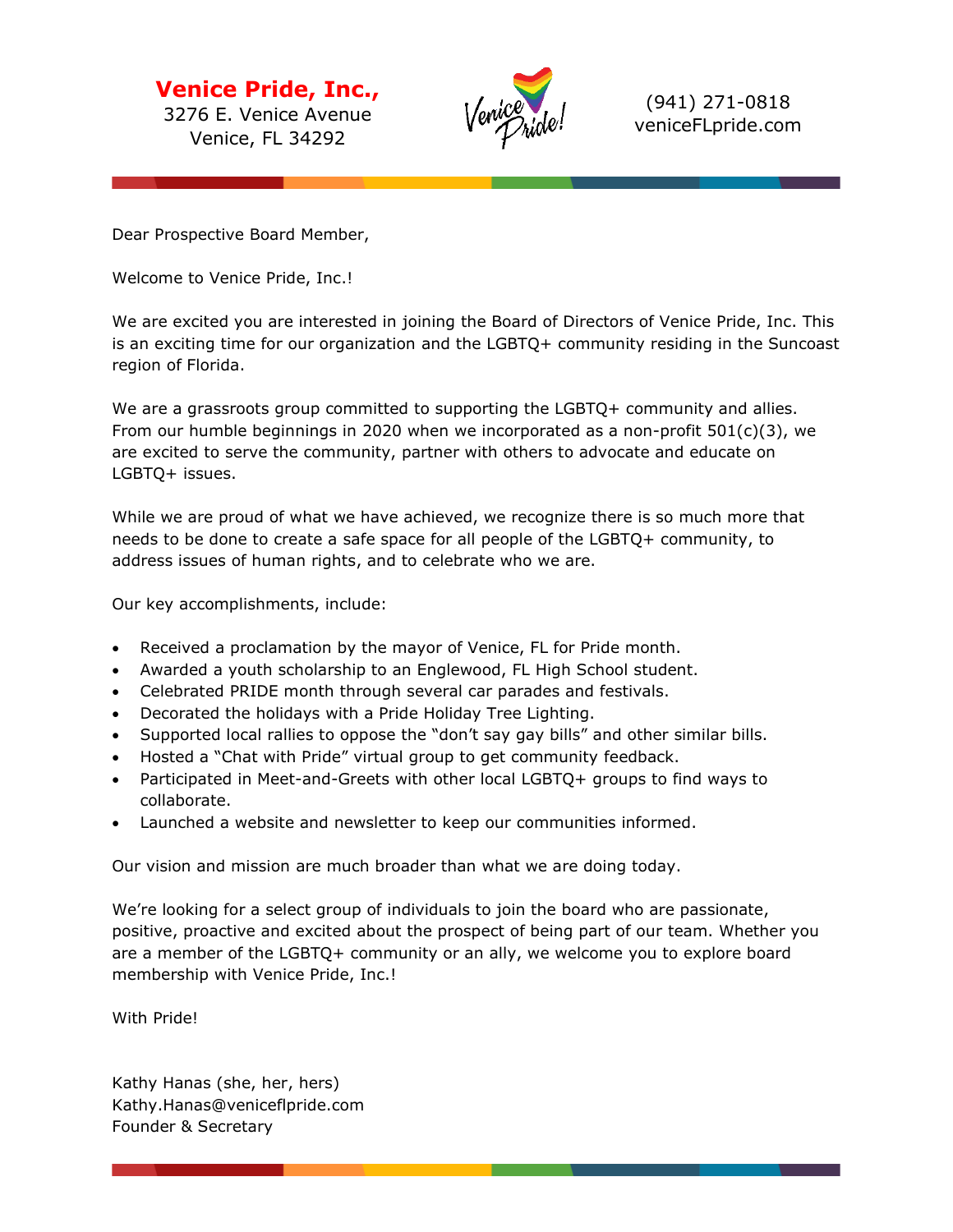# **VENICE PRIDE, INC. BOARD OF DIRECTORS FUNCTIONS & RESPONSIBILITIES**

Checkout the vision, mission and core values of Venice Pride, Inc. These are outlined in the **[Strategic Plan.](https://www.veniceflpride.com/copy-of-about-us)**

#### **The Board of Directors**

### *Functions:*

Venice Pride, Inc. Board of Directors is responsible for upholding the organization's mission, vision, and values, and for providing overall leadership and strategic direction to the organization. In addition to setting policies and maintaining the nonprofit's overall direction, the board establishes priorities, crafts strategies and ensures that plans are wellimplemented.

#### *Responsibilities:*

- 1. Organization
	- Understand and support the mission of the organization. **[HERE](https://www.veniceflpride.com/copy-of-about-us)**
	- Understand and follow the organization's policies, including conflict of interest and confidentiality policies.
	- Ensure that Venice Pride, Inc. is run in an ethical and legal manner and implement good governance practices that establish accountability.
	- Support, provide direction to, and work with the Executive Committee (President, Vice President, Treasurer, Secretary) to create a strategic direction for Venice Pride, Inc. and to set short- and long-term goals and policies.
	- Assure that management continuity is properly provided.
	- Annually review and evaluate the performance of the Board of Directors and take steps to improve its performance.
- 2. Board Participation
	- Attend monthly board meetings with no more than two unexcused absences annually.
	- Actively participate and/or lead on at least one committee.
	- Contribute to making board service a satisfying and rewarding experience for self and for peers.

#### 3. Financial Oversight

- Review and approve the annual budget.
- Review and understand financial statements as they are submitted to the board.
- Stay familiar with the organization's bylaws and operation procedures.
- Sign a conflict-of-interest statement and disclose all potential conflicts in advance to the Board of Directors.
- Serve as a member of the board in a manner that promotes the best interests of the organization.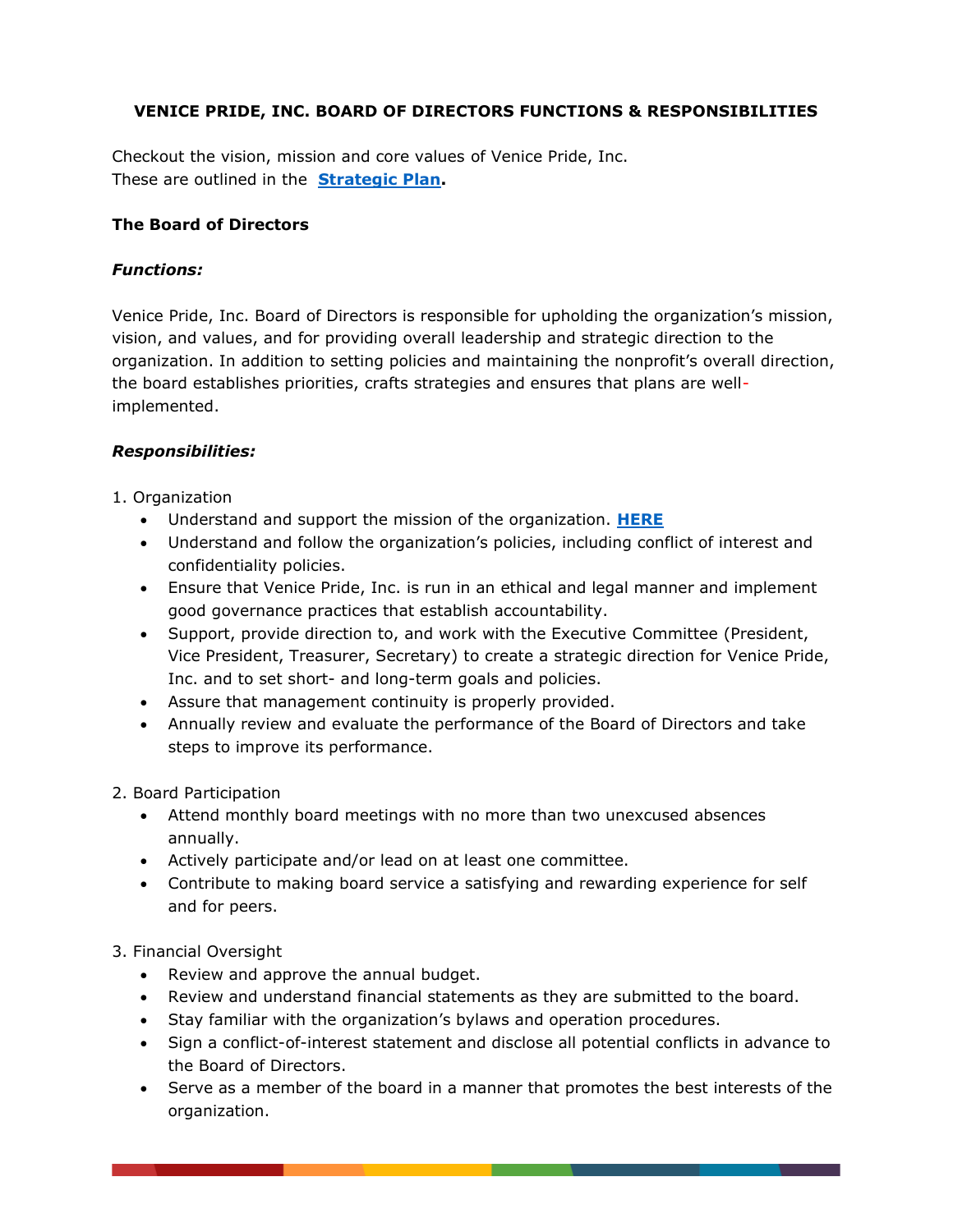## 4. Time Commitment

- Each director is asked to commit to one two-year term. Directors may serve up to three consecutive terms.
- The full board meets approximately 12 times per year. Meetings will last approximately 1 hour and are generally on the 3<sup>rd</sup> Monday of each month.
- Each director is expected to serve on at least one committee, which will work in between board meetings.
- On average, each board member spends at least 4-5 hours per month supporting Venice Pride, Inc.

### 5. Qualifications

- This is an extraordinary opportunity for an individual who is passionate about Venice Pride, Inc.'s mission. Selected Board Members will have achieved leadership stature in business, government, philanthropy, or the nonprofit sector. Their accomplishments will allow them to attract other well-qualified, high-performing Board Members. Ideal candidates will have the following qualifications:
	- $\circ$  Extensive professional experience with significant executive leadership accomplishments in business, government, philanthropy, or the nonprofit sector.
	- o Specific experience and/or knowledge in at least one of the following areas: administration; board functions; program development; large-scale event planning; volunteer recruitment; finance; fundraising; public relations; or marketing.
	- o A commitment to and understanding of Venice Pride, Inc.'s mission and events.
	- $\circ$  Savvy diplomatic skills and a natural affinity for cultivating relationships and persuading, convening, facilitating, and building consensus among diverse individuals.
	- o Personal qualities of integrity, credibility, and a passion for improving the lives of members of the LGBTQ+ community.
	- o Ability to work in a team.
- 6. The Selection Process
	- Interested candidates should submit a completed Board of Directors Application to Kathy Hanas Founder & Secretary at Kathy.Hanas@veniceflpride.com.
	- Top candidates will be interviewed by the Executive Committee.
	- Nominations will be made to the Board of Directors for election at the next scheduled Board Meeting. Candidates will be notified of the result immediately following this process.

**DIRECTIONS:** Please review our Strategic Plan, Board Requirements and fill out the board member application completely.

| Name    |  |
|---------|--|
| Address |  |
| Email   |  |
| Phone   |  |
|         |  |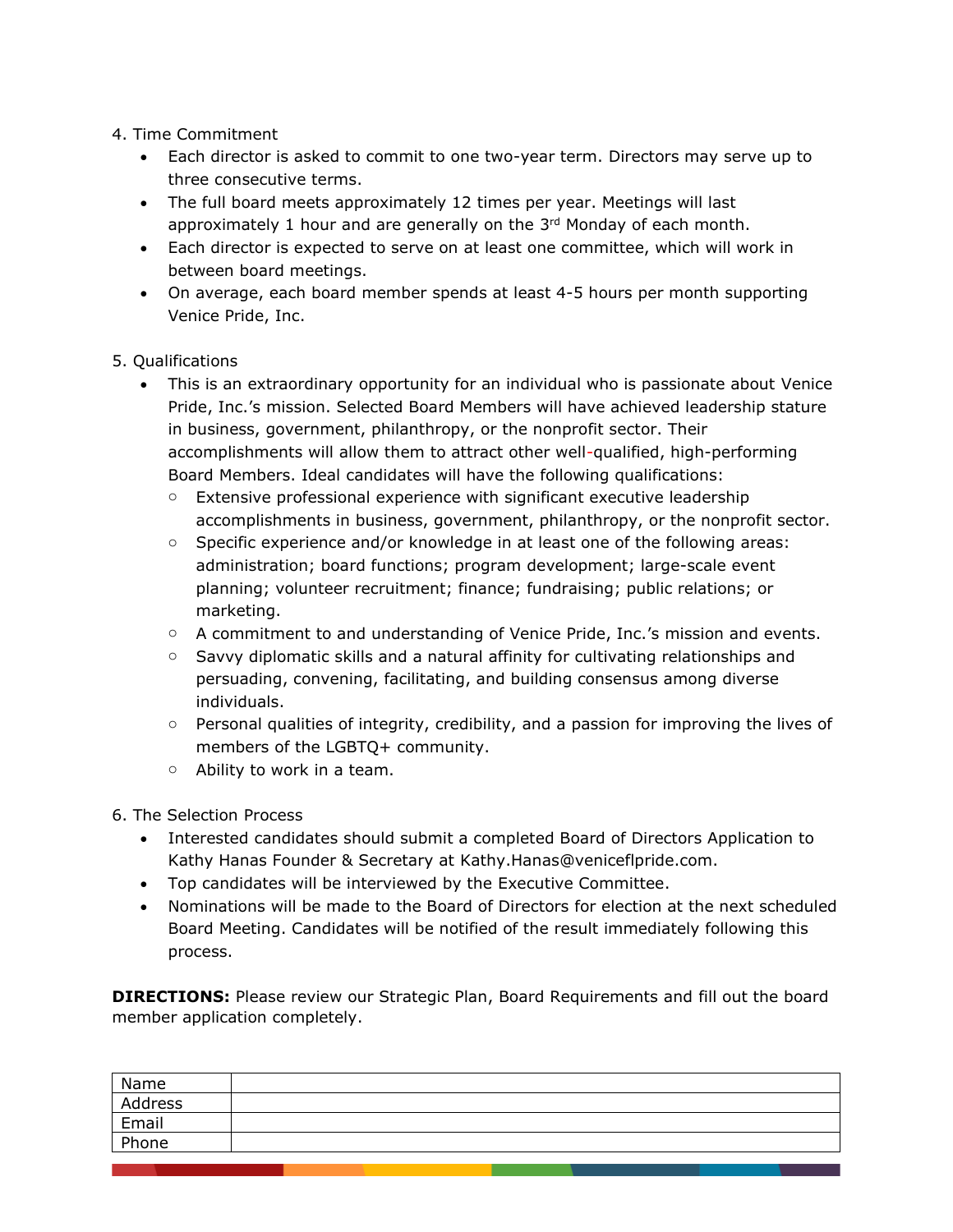1 Why are you interested in joining Venice Pride, Inc. Board of Directors?

2 What does LGBTQ+ Pride or the Pride Movement mean to you?

3 Have you had any previous experience with Venice Pride, Inc. and/or another Pride organization? Yes No If yes, please describe that experience:

| 4   Have you previously served on any nonprofit Board of Directors? Or worked within |
|--------------------------------------------------------------------------------------|
| nonprofits? If so, please list the organization and describe your role(s).           |
|                                                                                      |

| 5   Do you see yourself as having a developmental or operational role for Venice Pride,<br>Inc.? |               |
|--------------------------------------------------------------------------------------------------|---------------|
| Operational                                                                                      | Developmental |

6 What are the top three skills or strengths you could contribute to Venice Pride, Inc. and our community?

Board members are expected to attend monthly meetings and to join and attend at least one additional committee meeting. Due to COVID-19, we have had to schedule several special meetings as well. Will you be able to commit to attending the required meetings?

Yes No

8 | Although the Board position is voluntary, we are a team who relies on one another. This means we expect one another to set and keep deadlines, to communicate clearly with one another, and to follow through on commitments made. Are you willing to be an effective team member? Yes No. In the North State of the North State of the North State of the North State of the North State of the No

|            | $\mid$ 9 $\mid$ All board members are asked to serve as ambassadors to our community, to our<br>partners, and to other organizations. Are you willing to serve as an ambassador? |  |
|------------|----------------------------------------------------------------------------------------------------------------------------------------------------------------------------------|--|
| Yes.<br>No |                                                                                                                                                                                  |  |